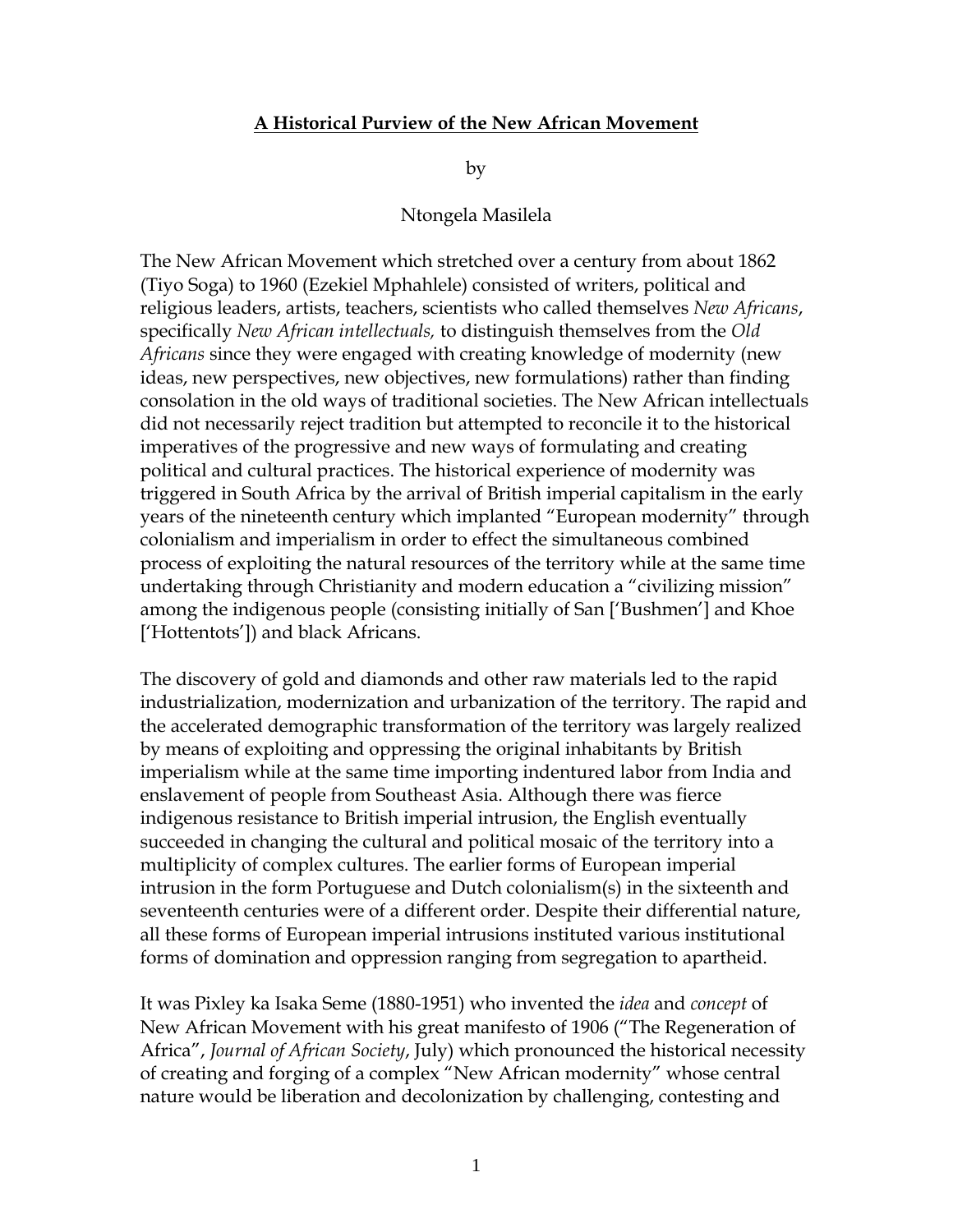decentralizing the hegemonic form of "European modernity" that was occupying the cultural geography and the social topography of the territory that was four years later to be known as the Union of South Africa, as well as colonizing and dominating the historical imagination of all the oppressed and exploited people therein. In another historic document of 1911 ("Proposed Native Congress", *Imvo Zabantsundu*, December 5), in response to the unholy alliance of British imperialism and Afrikaner segregationist interests that formed the Union of South Africa which excluded the aspirations and legitimate concerns of the oppressed people, Pixley ka Isaka Seme called for the founding of a political organization that would represent the national interests of the African people. On January 8, 1912 African National Congress (until 1925 it was known as the South African Native National Congress) was founded and launched in Bloemfontein. From this moment of 1912 onwards until the Sharpeville Massacre of 1960 when Apartheid State banned the African National Congress as well as other political organisations (the Pan Africanist Congress, the Communist Party of South Africa had already been banned in 1951) and strangulated the New African Movement, these respective modern institutional instruments of *liberation* and *articulation* were inseparable from each other in that: the African National Congress was the *political practice* of the New African Movement, and likewise, the New African Movement was the *intellectual and cultural expression* of the African National Congress.

Although the African National Congress was the central political force of the New African Movement, there were other New African intellectuals, political leaders and religious leaders who belonged to the latter intellectual movement but aligned themselves with different political organizations such as the Indian Congress, the Communist Party, African People"s Organisation (A. P. O.), All African Convention (AAC). Though hundreds and hundreds of New Africans transacted their cultural alignments through *newspapers* as intellectual forums of expression within the New African Movement, a partial listing of the individuals gives a purview of its complex splay: Abdullah Abdurahman (1872-1940), Peter Abrahams (1918- ), Mary Benson (1919-2000), Herman Charles Bosman (1905- 1951), Harold Cressy (1889-1916), H. I. E. Dhlomo (1903-1956), Clement Martyn Doke (1893-1980), Mohandas Karamchand Gandhi (1869-1948), Gonarathman "Kesaveloo" Goonam (1906-1998), Robert Grendon (1867-1949), Alfred R. D. Hoernlé (1880-1943), John Tengo Jabavu (1859-1921), Mazisi Kunene (1930-2006), Nonstizi Mgqwetho (?-?), Sophonia Machabe Mofokeng (1923-1957), Thomas Mofolo (1876-1948), S. E. K. Mqhayi (1875-1945), Henry Selby Msimang (1886- 1982), Jordan Kush Ngubane (1917-1985), Simon Majakathetha Phamotse (1878- 1928), Isaiah Shembe (1867-1935), Robert Sobukwe (1924-1978), and Richard Victor Selope Thema (1886-1955).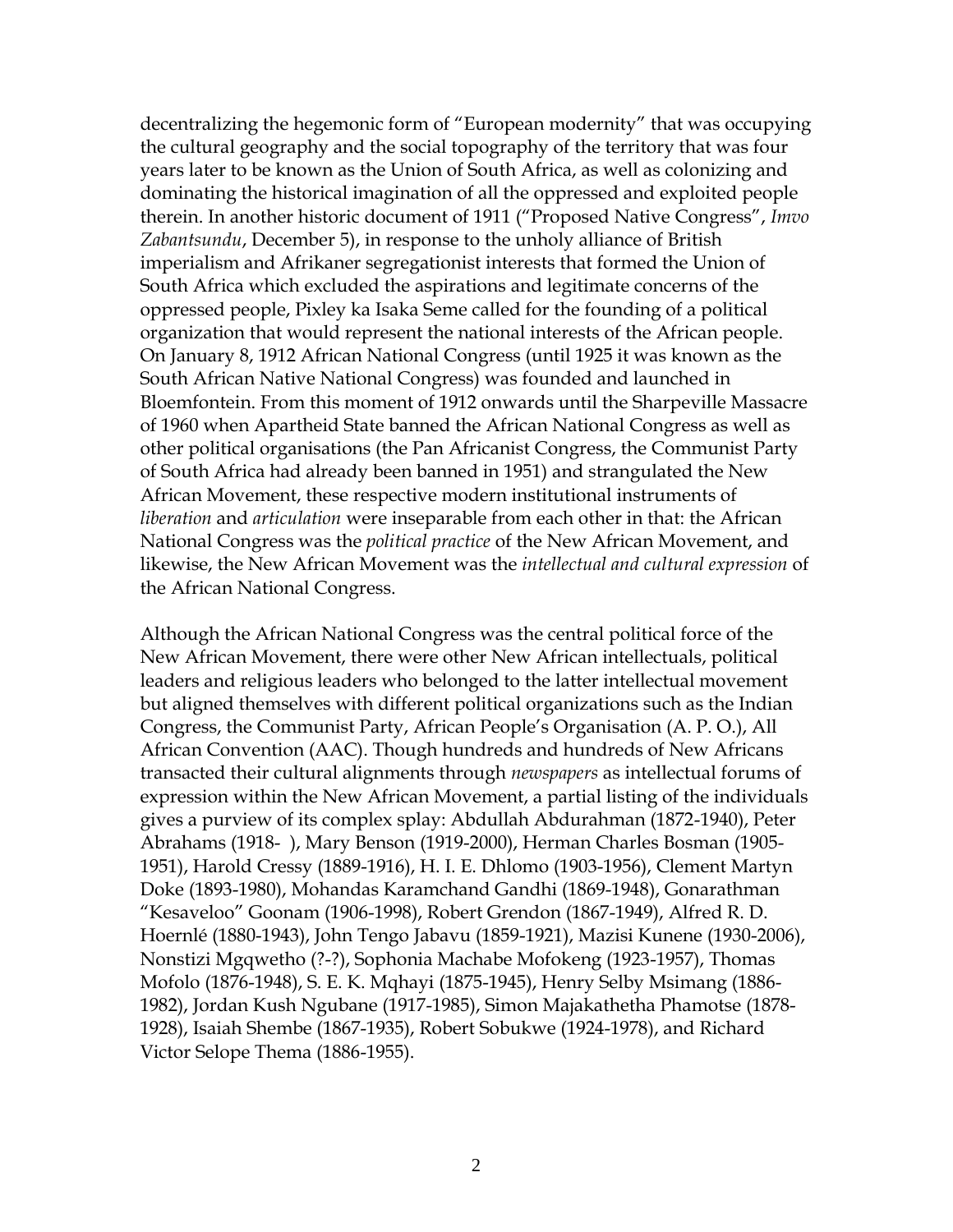There were many ideologies and philosophies of history governing and directing the *historical visions* of these New Africans, particularly regarding their intellectual, political and cultural practices: Ethiopianism, Shembeism, African Nationalism, Christianity, Marxism, Trotskyism, Hinduism, Islamism, Black Nationalism, Taoism and Feminism. Each of these ideologies had its own distinct, complex and multiple permutations. It was the manifestation of these ideological contestations that made the entire force field of the New African Movement a dynamic political and intellectual forum. A plethora of knowledge systems were constructed through the invention of new concepts such as "New African", "New Africa" and "New South Africa" and also by examining the historical dialectical relationship between tradition and modernity. All of this was part of the process of constructing a new intellectual and cultural history of South Africa from the perspectives of Africans, Indians, Coloureds, not only that of Europeans.

The role of newspapers, which formulated perspectives, ideologies and ideas, in this transformative process of African people from being the *objects of history* to being the *subjects of history*, cannot be overestimated. Some of the newspapers which played a critical role in facilitating this monumental change in historical consciousness and political practice deserve to be mentioned: *Umteteli wa Bantu* (The Mouthpiece of the People), *Abantu-Batho* (The People), *Imvo Zabantsundu* (African Opinion), *Izwi Labantu* (The Voice of the People), *Inkundla ya Bantu* (Bantu Forum), *Ipepa lo Hlanga* (The Paper of the Nation), *Ikwezi Le Afrika* (Morning Star of Africa), *The Bantu World*, *Indian Opinion*, *A. P. O., Ilanga lase Natal* (Natal Sun), *Tsalo ea Batho* (The People"s Friend), *Morumioa* (The Messenger), *The Native Eye*, *South African Spectator*, *Fighting Talk*, *Guardian/New Age/Spark*, and *Inkululeko/Umsebenzi* (Freedom/Work); the editors of newspapers were respectively these towering New African intellectuals of the New African Movement: Marshall Maxeke and Abner Maponya, T. D. Mweli Skota and R. V. Selope Thema, John Tengo Jabavu, Nathaniel Cyril Umhalla and Allan Kirkland Soga, Govan Mbeki and Jordan Kush Ngubane, Mark S. Radebe, Pixley ka Isaka Seme, R. V. Selope Thema and Jacob Mfaniselwa Nhlapo, Mansukhlal Hiralal Nazar and Mohandas Karamchand Gandhi, Abdullah Abdurahman, John Langalibalele Dube/Ngazana Luthuli/R. R. R. Dhlomo, Solomon Tshekisho Plaatje, Henry Selby Msimang, Simon Majakathetha Phamotse, F. Z. S. Peregrino, Ruth First, Lionel Forman/Alex La Guma, and Albert Nzula/Edwin Thabo Mofutsanyana.

The importance of newspapers in creating the intellectual and cultural forums in which the New African intellectuals could articulate their epistemic visions was apparent to two books on the cultural history of the New African Movement written in the early years of its trajectory: Isaiah Bud-M"Belle"s *Kafir Scholar's Companion* (1903) and S. V. H. Mdluli"s *The Development of the African* (1933). Bud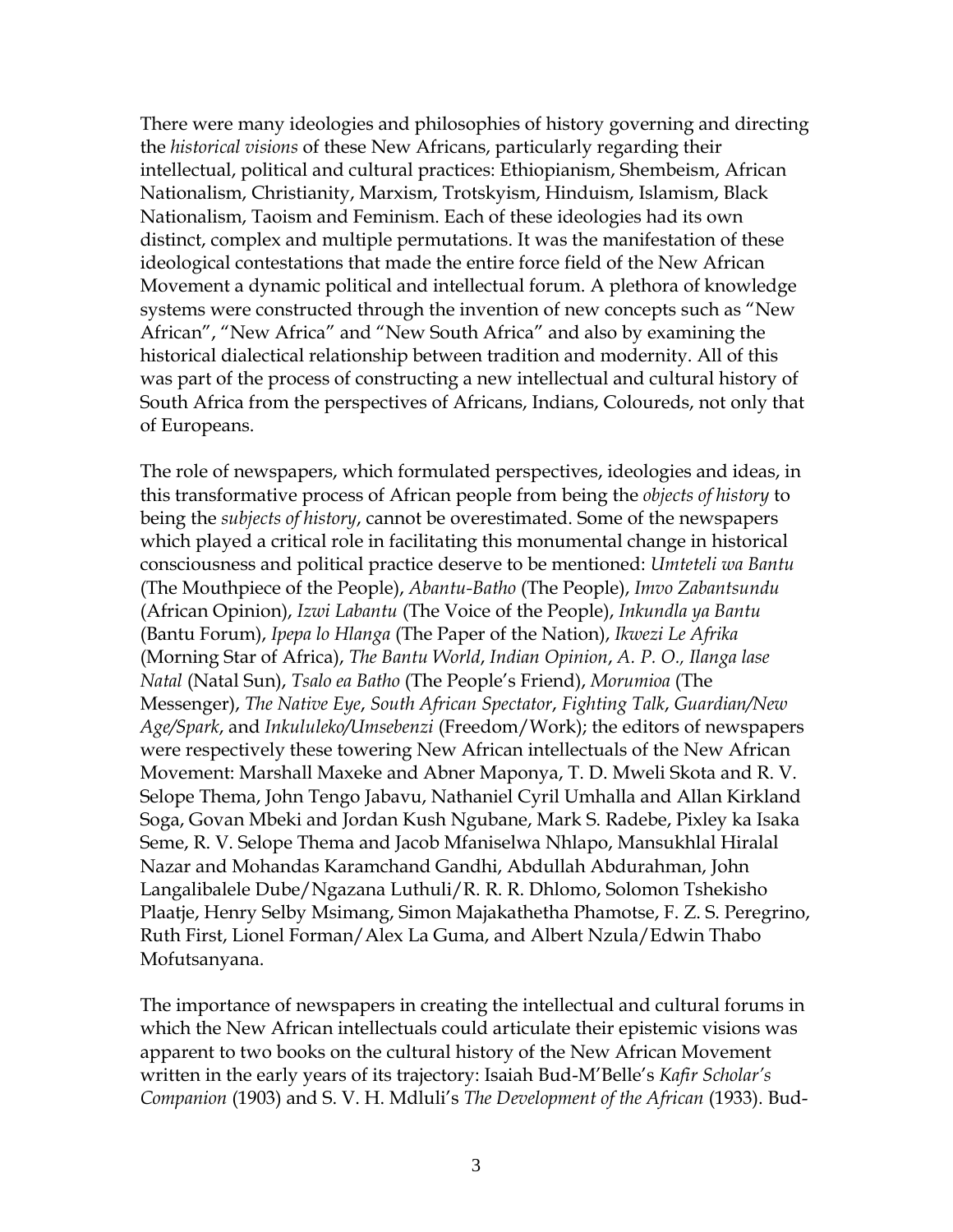M"Belle argued that the launching of *Imvo Zabantsundu* in 1884 and *Izwi Labantu* in 1897 were historic moments in the emergence of independent intellectual thought among African people who previously having depended on newspapers owned by missionaries could not freely express themselves about matters fundamental to their lived experience and about their suffering and oppression caused by the violent entrance of European modernity into African history. S. V. H. Mdluli wrote these three powerful sentences in his book: "Among the factors that will lift us from our ignorance is the affair of reading our newspapers . . . These papers besides containing Native views also give us in no uncertain ways what other races in our midst are doing. Everything in these papers contains all the necessary particulars connected with our development" (p.27-28). These two books give one a fundamental clue that the New African Movement can best be understood historically and conceptually and theorized as such by periodizing and dividing its approximately four hundred New African intellectuals into various *intellectual constellations* in accordance to the newspapers, journals and magazines they were associated with. This enables one to construct the cultural logic of the theoretical structure of the Movement throughout its historical trajectory.

Given this, it would seem that so far there have been approximately thirty-one intellectual constellations of the New African Movement. Others may be discovered through further research and permutations of our country"s twentieth-century cultural history. Here are these intellectual constellations that make possible the *conceptualization* of historical processes and forms: /Xam Intellectuals, The Era of Tiyo Soga, Xhosa Intellectuals of the 1880s, Golden Age of Sotho Literature, Ethiopianism, *Izwi Labantu* Pathfinders, Ilanga lase Natal Intellectuals, The Gandhi School, Foreign New Africans, The Kimberley-Thaban Nchu Circle, *Imvo Zabantsundu* Group of the 1920s and 1930s, *Inkulileko/Umsebenzi/The Guardian* Organizers, New African Composers, *Umteteli wa Bantu* Group, *African Political Organisation* Intellectuals, New African Prophets and Revivalists, Afrikaner New Africans, English New Africans, *Voorslag* Writers, African Marxism and the Labour Movement, The Magnificent Generation of the 1930s, *The Bantu World* Intellectuals, Petersburg Art Movement, Zulu Intellectuals of the1940s, European Friends of the Natives/The Missionaries, African National Congress Youth League Political Leadership, New African Women and Men, New African Scholars, Political and

It needs to be emphasized that each intellectual constellation is organized around a series of *historical problematics*. It should also be equally indicated that although each New African intellectual is centrally identified with a particular intellectual constellation, some of them belonged to two or three others. Here are three instances: although H. I. E. Dhlomo is centrally affiliated with the Zulu

Christian Opposition to Apartheid, and Late Masters of the African Languages.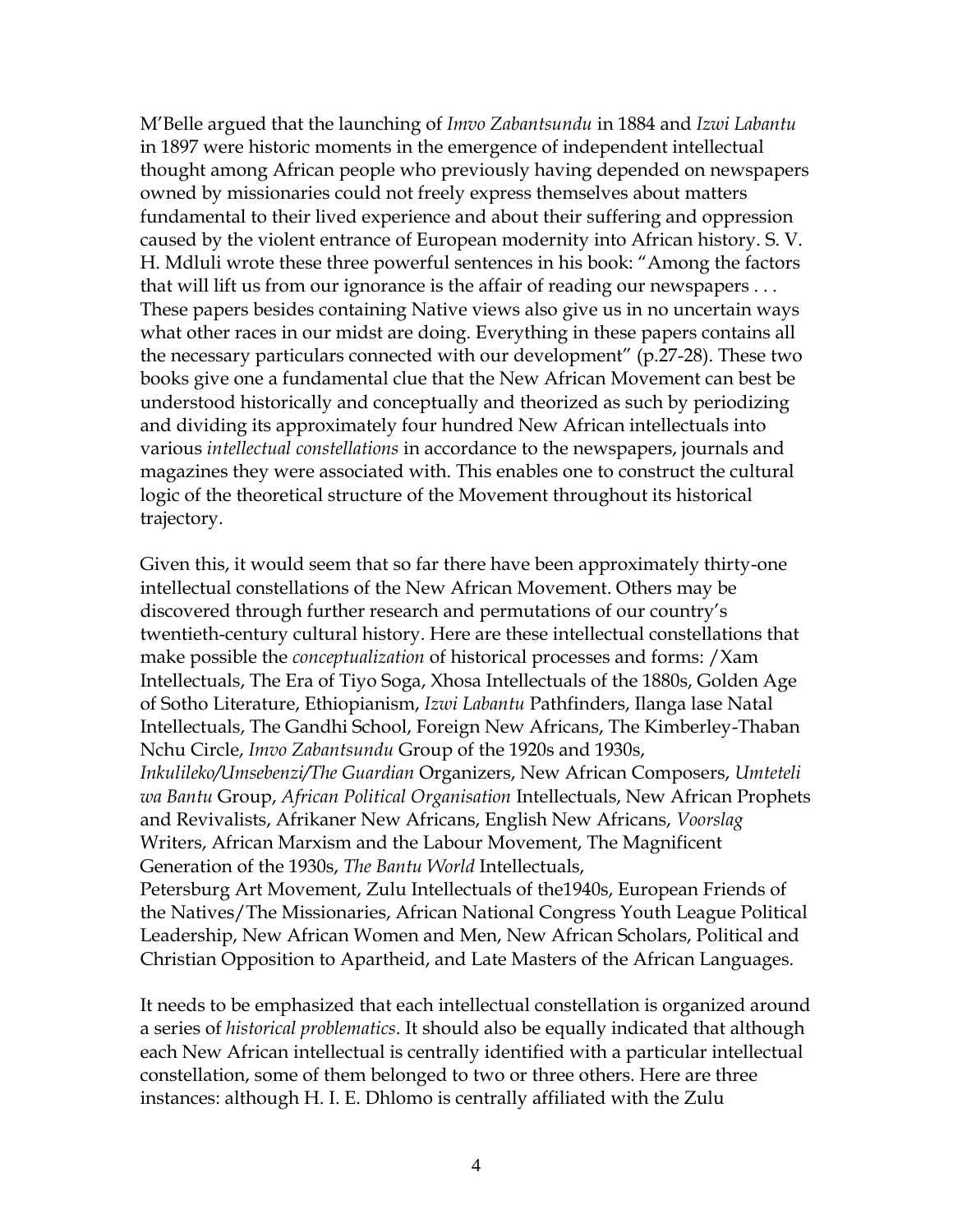Intellectuals of the 1940s, he could easily have been associated with the *Umteteli wa Bantu* Group which constellated in the 1920s and *The Bantu World* Intellectuals that eventuated in the 1930s; likewise, although S. E. K. Mqhayi is centrally identified with the *Izwi Labantu* Pathfinders which occurred in 1890s, he could also have been located within the *Imvo Zabantsundu* Group of the 1920s and also with *The Bantu World* Intellectuals of the 1930s; lastly, although Richard Victor Selope Thema was the leading light of the *Bantu World* Intellectuals, he could equally have been placed with *Umteteli wa Bantu* Group and with The Magnificent Generation of the 1930s. All three were major New African intellectuals of the New African Movement; perhaps not surprising given that they were its preeminent cultural historians through the century of its duration in modernizing the South African historical imagination.

There was no inbuilt teleological principle governing the successive relationships between these intellectual constellations across a century nor those simultaneous and adjacent to each other within a decade. One may postulate two reasons for this. First, since a reconstruction of intellectual history is only possible through concepts and critical principles in a longitudinal study, there is an inbuilt tendency to establish direct connections between intellectual constellations when none were there at all or very tenuous at the most. Reconstructions are driven by an inbuilt desire for unity, comprehensiveness and completeness, which is the very opposite of the intellectual constellations themselves which are incomplete, discontinuous and in some ways disconnected. Second, politics or political practice is what would seem to forge unity across the different temporalities of different constellations. It was the *political practices* that emanated from the African National Congress that first and foremost established *intellectual bridgeheads* between the various intellectual constellations of the New African Movement. This bespeaks to a paradoxical relationship between culture and politics: though politics may be determinant of culture, culture is invariably superior to, and more durable than, politics.

Although it is not possible within this limited space to characterize the hallmarks of all the thirty-one constellations of the New African Movement, for two of arguably the most important among them, not to be confused with originality, can be telegraphically given here: those of the Xhosa Intellectuals of the 1880s and those of the Zulu Intellectuals of the 1940s. Concerning the former, the following can be noted: The first hallmark of these intellectuals was that they were the first to launch institutional forms of representation in the context of modernity: newspapers, associations, societies, political and social organizations. A second distinguishing feature of this group of thinkers was that they were first Africans to experience major ideological conflicts among themselves regarding Ethiopianism, with James Mata Dwane supportive while John Tengo Jabavu adamantly opposed to it. Third, they were proselytizers for modernity primarily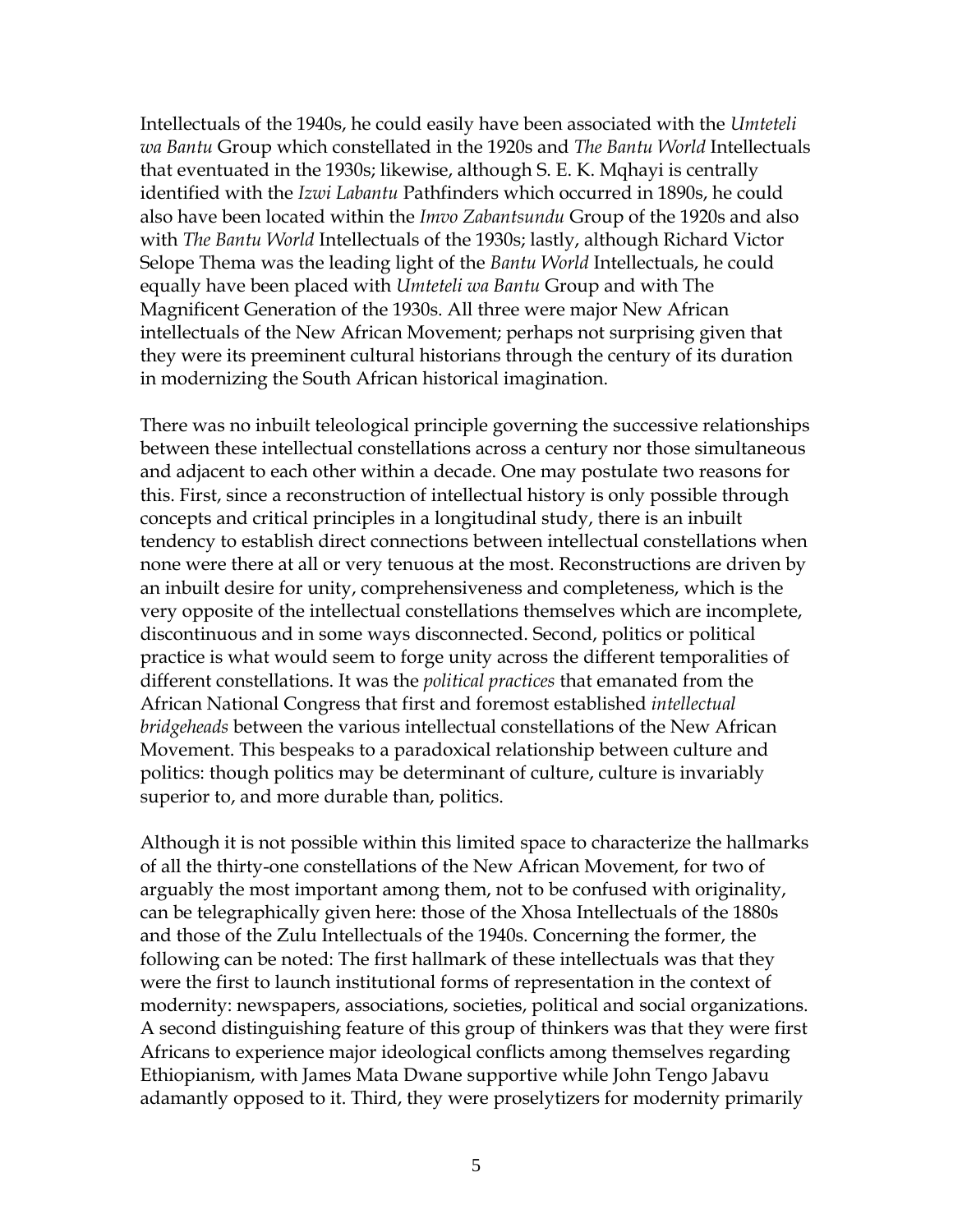through religion rather than through cultural politics. Fourth, they were the first to grapple with modern literary culture and linguistic matters among the African people. William Wellington Gqoba was the first important modern African poet to write poetry about secular matters while his essays attempted to construct an intellectual bridgehead between tradition and modernity. From Gqoba there is a straight line of continuity to the great Xhosa poets in the early part of the twentieth century such as S. E. K. Mqhayi and Nontsizi Mgqwetho.

Fifth, Xhosa Intellectuals of the 1880s were the first Africans to have premonition of the possible historical relevance of New Negro modernity in United States for the then incipient forms of New African modernity as it was unfolding. Elijah Makiwane, Pambani Jeremiah Mzimba, Walter B. Rubusana and John Tengo Jabavu appropriated the thoughts of New Negro intellectuals such Alexander Crummell and George Washington Williams into their navigation and negotiation in constructing South African modernity. Lastly, Isaac W. Wauchope, the first politically conscious African man of letters, seems to have been the one to be *historically conscious* of the historical divide between forging an African literature in the African languages or in the European languages. Wauchope chose the instrument and medium of the English language as more primary than *isi*Xhosa. Although Wellington wrote both in English and in *isi*Xhosa, it was Wauchope who affirmed this by making the decisive choice. It may have been Wauchope who provoked S. E. K. Mqhayi into constructing his monumental literary achievement in *isi*Xhosa.

Regarding the Zulu Intellectuals of the 1940s: One remarkable characteristic of theirs was the fortitude, a determination and an uncanny ability to transform their ideals into material form or concrete historical practices. Interestingly enough, it was in Johannesburg, rather than in Durban as one might have expected, that the largest contingent of these intellectuals learned their craft of *intellectual practice* in modernity. Second, the journalism of H. I. E. Dhlomo in the pages of *Umteteli wa Bantu* in 1920s and the 1930s, and also those in *Ilanga lase Natal* in the 1940s and the 1950s, and that of Jordan Kush Ngubane in the pages of *Inkudla ya Bantu* in the 1940s and that in *Indian Opinion* in the 1950s, were second to none in the twentieth century. Third, the contentious scholarly and creative debate across the decade of the 1930s from the pages of *Ilanga lase Natal* through *Bantu Studies* to *The South African Outlook* between H. I. E. Dhlomo and Benedict Wallet Bambatha Vilakazi whether African literature should be written in the African languages or in the European languages anticipated by thirty years an issue that was to galvanize the whole continent beginning from the infamous or notorious Kampala Conference of English Expression of 1962 to the present, the second decade of the twenty-first century. Fourth, Mazisi Raymond Fakazi Mngoni Kunene, the youngest member of this constellation, is arguably the most